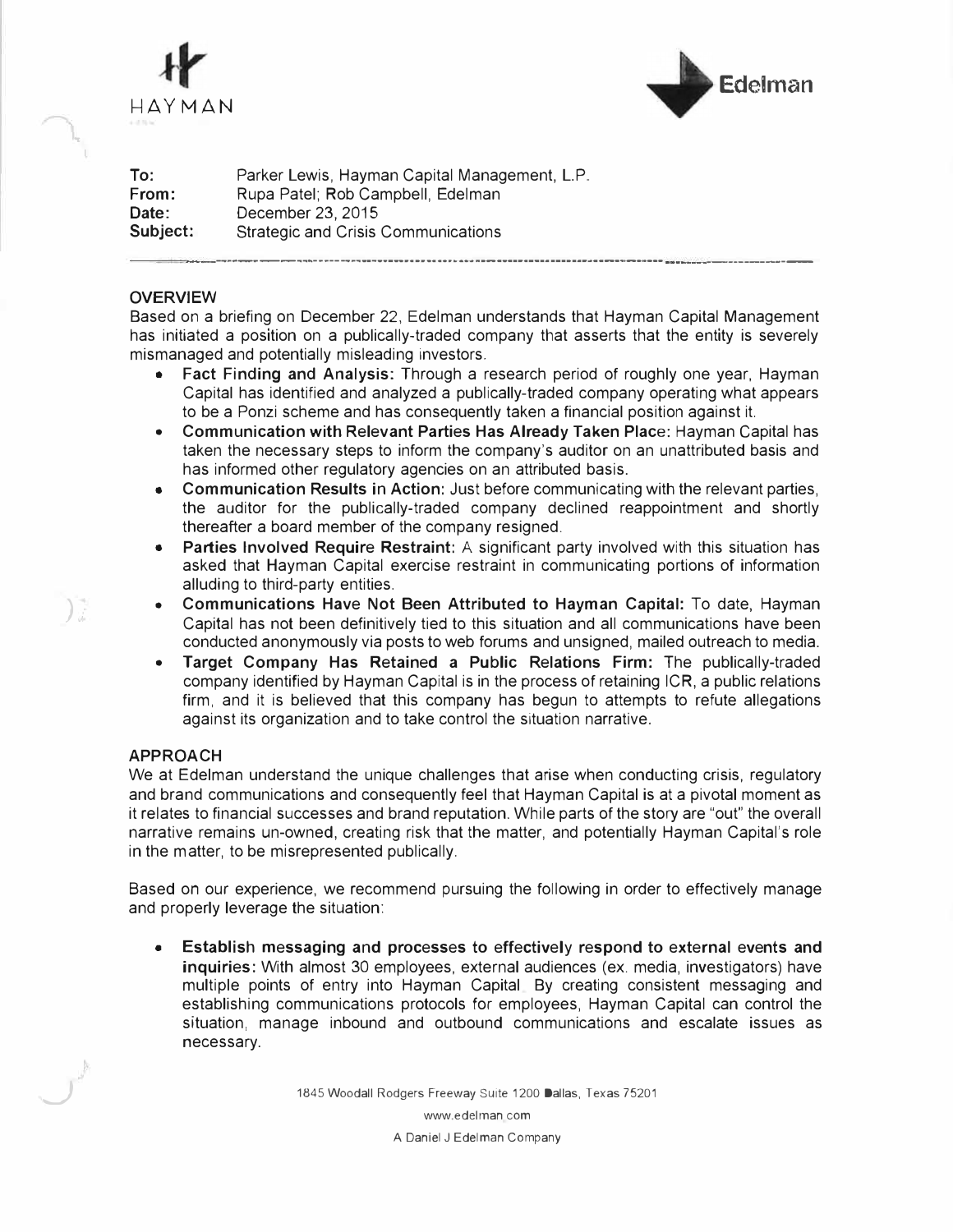

• Develop **an overarching strategic communications plan to unify proactive and reactive approaches:** Communications initiatives need to be in lock step to ensure success and minimize unforced errors. A strategic plan will help chart out the proper messaging, cadence and storylines to pursue proactively should Hayman Capital deem it appropriate to share more information publicly, and reactively, should the need arise to counter third party statements about Hayman Capital.

An example of controlling the narrative would be to be offer an exclusive on or off the record to a national media outlet (e.g. *Wall Street Journal* or *New York Times)* in order to generate increased awareness around both the situation and Hayman Capital's position.

• **Monitoring online and offline conversations to inform communications:** Two sentences on why - control message. Understand what is being said about the message, parties involved and identify opportunities enter or leverage conversations.

#### **SCOPE OF WORK**

Edelman proposes a three-month engagement to assist in the management, development and implementation of the above-mentioned elements with additional availability to scale up and quickly activate a team in the event **of** a crisis situation. Additional details of deliverables and support areas covered under this scope of work follow:

### **Messaging and Process Development:**

- Strategic counsel on executive positioning and communications.
- Consistent internal messaging to ensure all employees are sharing same voice.
- Processes for employees to flag external communication requests.
- Tactical plans to respond to information released by the publically-traded company.
- Communications playbook to be disseminated within organization.

#### **Communications Strategy Development and Outreach Support:**

- Recommendations on how to publically reveal Hayman Capital's position (in concert with media outreach).
- Media outreach plan with suggested targets for potential outreach, including exclusive(s).
- Local and national media outreach to support Hayman Capital's position (on or off record).
- Recommendations to capitalize on earned coverage by utilizing paid syndication services.

#### **Crisis Communications:**

• Availability to activate Edelman's extensive crisis communications capabilities should the need arise (see Appendix A).

#### **Website:**

*)* 

• Develop website to host and message key financial analysis and findings derived from Hayman Capital research.

# **Online and Offline Media Monitoring:**

- Three-month license for proprietary Edelman software to monitor digital conversation.
- Digital tool will flag spikes in conversation, allowing for rapid escalation and response.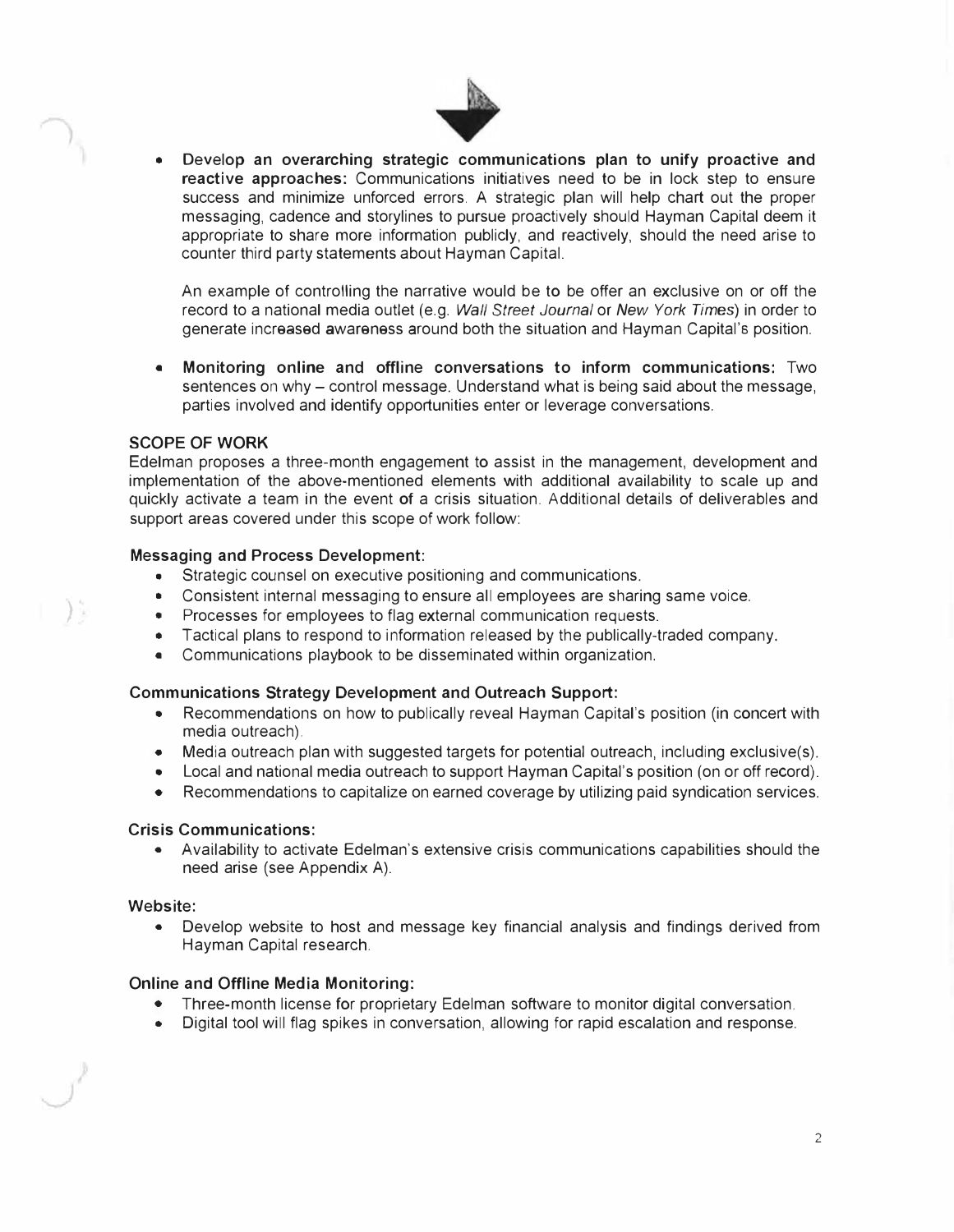

## **Duration:**

3-month engagement beginning December 28, 2015 and ending March 28, 2016.

# **Budget:**

 $\begin{array}{c} \hline \end{array}$ 

 $\mathcal{F}^{\frac{1}{2}}$ 

| Messaging and Process Development                               | \$53,000                    |
|-----------------------------------------------------------------|-----------------------------|
| <b>Communications Strategy Development and Outreach Support</b> | \$21.200                    |
| <b>Crisis Communications</b>                                    | (as needed; see Appendix A) |
| Website                                                         | (to be determined)          |
| Online and Offline Media Monitoring                             | \$20,000                    |
| <b>Total</b>                                                    | \$94,200                    |